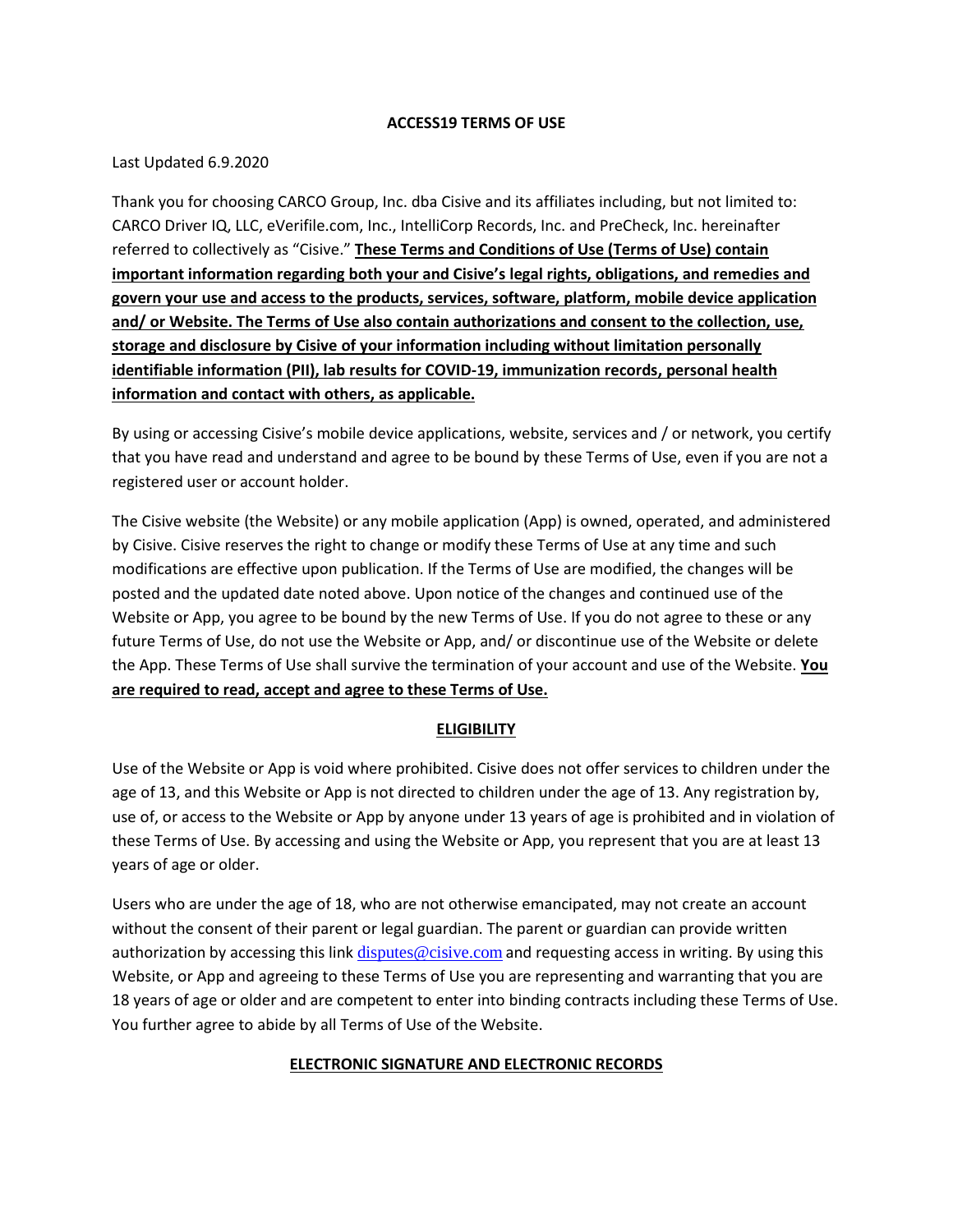You hereby acknowledge, accept, and agree that each time you use or access the Website, App or products or services offered by the Website or App you are signing, agreeing to or accepting these Terms of Use by digital signature, electronic signature, click and accept or other means which constitute your valid and enforceable "electronic signature" as defined by the Uniform Electronic Transactions Act (UETA) and any other applicable state or federal law. You hereby agree to use electronic means to receive and accept these Terms of Use. If you desire a paper copy, you may print a copy from the Website.

### **ACCOUNT REGISTRATION**

To create an account on the Website, or App you must have a valid e-mail address and unique password. Additional information may be collected in connection with your account registration including but not limited to: legal name, date of birth, address, phone number, cell phone or mobile phone number, e-mail address or social security number. You agree to provide accurate and complete information as requested and to keep all information current. Failure to provide the required information may result in termination or suspension of your account with or without notice to you. You acknowledge and agree that Website may collect, use and store your username, password, email address and any other information including PII that you provide for the purposes set out in these Terms of Use or in our Privacy Notice which can be found at

[https://www.cisive.com/sites/cisive.com/files/ACCESS19-PRIVACY-NOTICE-061120.pdf.](https://www.cisive.com/sites/cisive.com/files/ACCESS19-PRIVACY-NOTICE-061120.pdf) You agree that the Website may also collect and use other identifiable information such as IP addresses, profile information, aggregate data, and browser types to better manage the Website or App, track Website or App use, advertise products and services, and improve the Website or App.

### **CONTENT OWNERSHIP**

You acknowledge and agree that you are solely responsible for all content in your account including but not limited to the photos, profiles, messages, notes, information, transcripts, documents, immunization records, lab results, health information or symptoms and any other content you upload, enter, display, publish, transmit or share on or through the Website or App. You shall not upload, enter, display, publish, transmit or share on or through the Website content that is subject to copyright or trademark protection or any other proprietary information without the proper consent.

You acknowledge and agree that any party you designate may have access to, receive or review content or data designated or permitted by you. You can upload, enter, display, publish or transmit your content or data to any party including a non-user of this Website. Cisive has no control over and does not endorse user provided content. User provided content does not reflect the policies or opinions of Cisive. No representations or warranties, express or implied are made in connection with any content provided by you as to the validity, accuracy, or reliability or any other material or information you upload, publish, enter, share transmit, display or disclose. You understand and agree that Cisive may review and delete, without notice to you, content that Cisive deems a violation of this agreement, that is illegal, offensive, or that might violate any rights or the safety of others. Cisive reserves the right to disclose, in its sole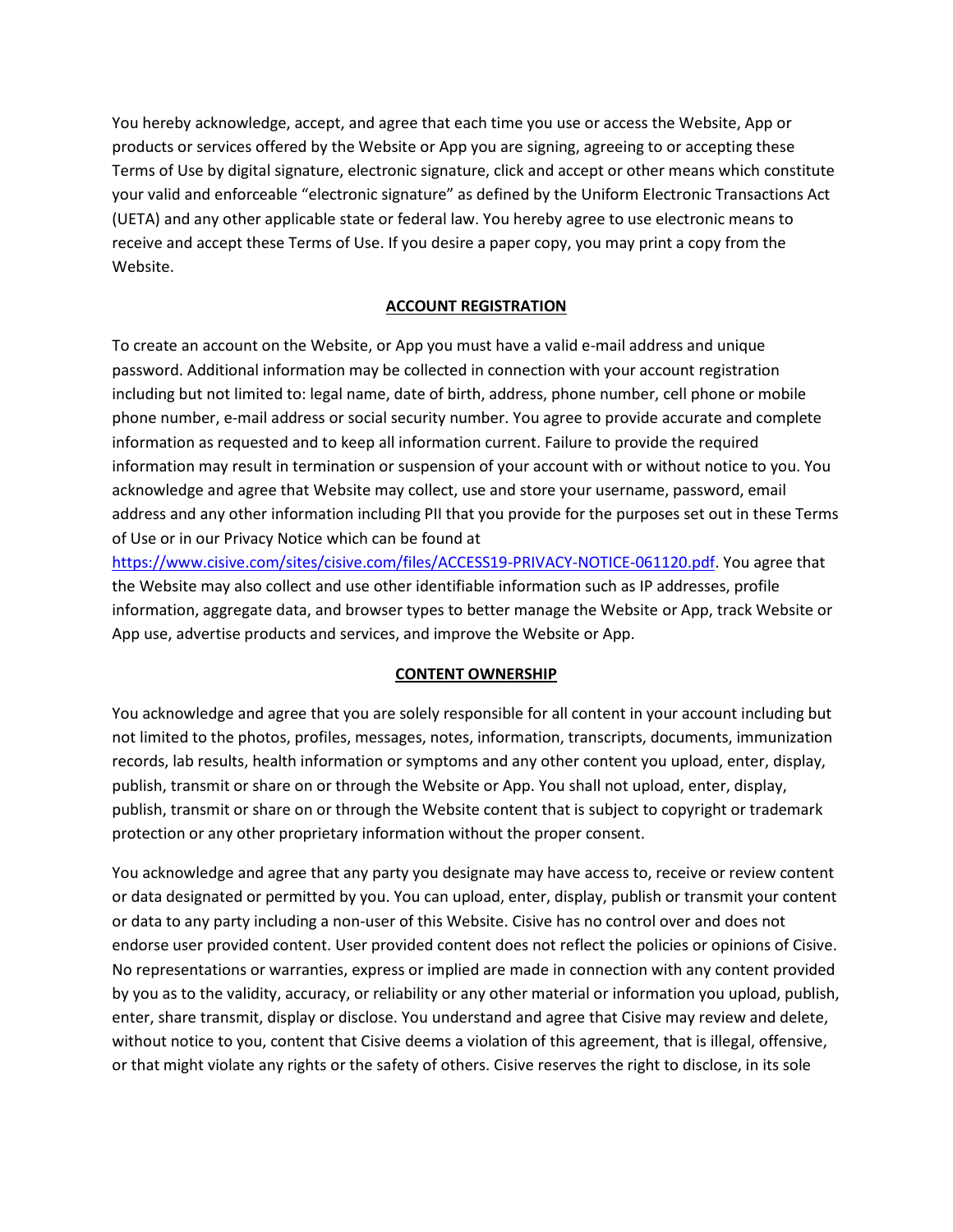discretion, any content provided by you that is authorized or required by law or regulation, or is court ordered.

**You understand and agree that all information, data, content and other personal information that you provide to Cisive is stored in and is accessible from locations within the United States of America and may be subject to production or disclosure as required by the appropriate United States authorities and applicable United States laws.** 

You understand that you are solely liable for any loses, expenses, liabilities or damages of any kind incurred as a result of uploading, publishing, entering, transmitting, sharing or displaying any information or data whatsoever, including any parties you designate to have access to, receive or review your information or data. In consideration for use of this Website or App you agree for and on behalf of your heirs, successors and assigns, legal representatives, to hereby forever release and discharge Cisive, its affiliates, subsidiaries, and their respective shareholders, directors, officers, members, managers, employees, representatives, contractors, and agents and their respective heirs, successors and assigns from any and all liabilities, claims, damages, actions and losses in any way related to or connected with any error, omission, disclosure, transmission, loss, display or sharing of your information or data including without limitation, the sharing of your folders in your account or specific items contained within folders in your account, the designation by you for review, receive or have access to your information or data or the direct transmission, disclosure, sharing or publishing of your information or data.

## **Limited License to Access Website or use App**

Cisive grants you a limited, non-transferable, revocable license to access and make personal use of the Website or App subject to your acceptance of and compliance with these Terms of Use. You shall not modify the Website, App or any products, services or content of the Website or App in any way. You shall not copy, reproduce, duplicate, sell or resell the Website or App, or any portion thereof. The limited license does not include any resale or commercial use of the Website or App or its products, services or other content. Derivative use of this Website, or App, its products, services, or other content, or any use of robots, or other data mining, gathering or extraction tools is also prohibited. As a registered Cisive user, you are licensed to keep, for your own personal records, electronic or physical copies of any reports purchased by you or requested by you where you are the subject of the report. Any rights not expressly granted in these Terms of Use are reserved by Cisive.

# **Use of Information and Data**

Cisive does not disclose, sell or otherwise transfer your information or data except as is explained in these Terms of Use, Cisive's ACCESS19 Privacy and Cookie Policy, or as otherwise required or permitted by applicable law. Cisive may share, disclose, transmit, or provide access to your information or data as follows: as provided in these Terms of Use or the ACCESS19 Privacy and Cookie Policy or Privacy Policy; pursuant to your consent, authorization, or designation (for example when you designate and authorize educational organizations, business organizations, other persons, entities or organizations to have access to information about your health status or other health information or information about contact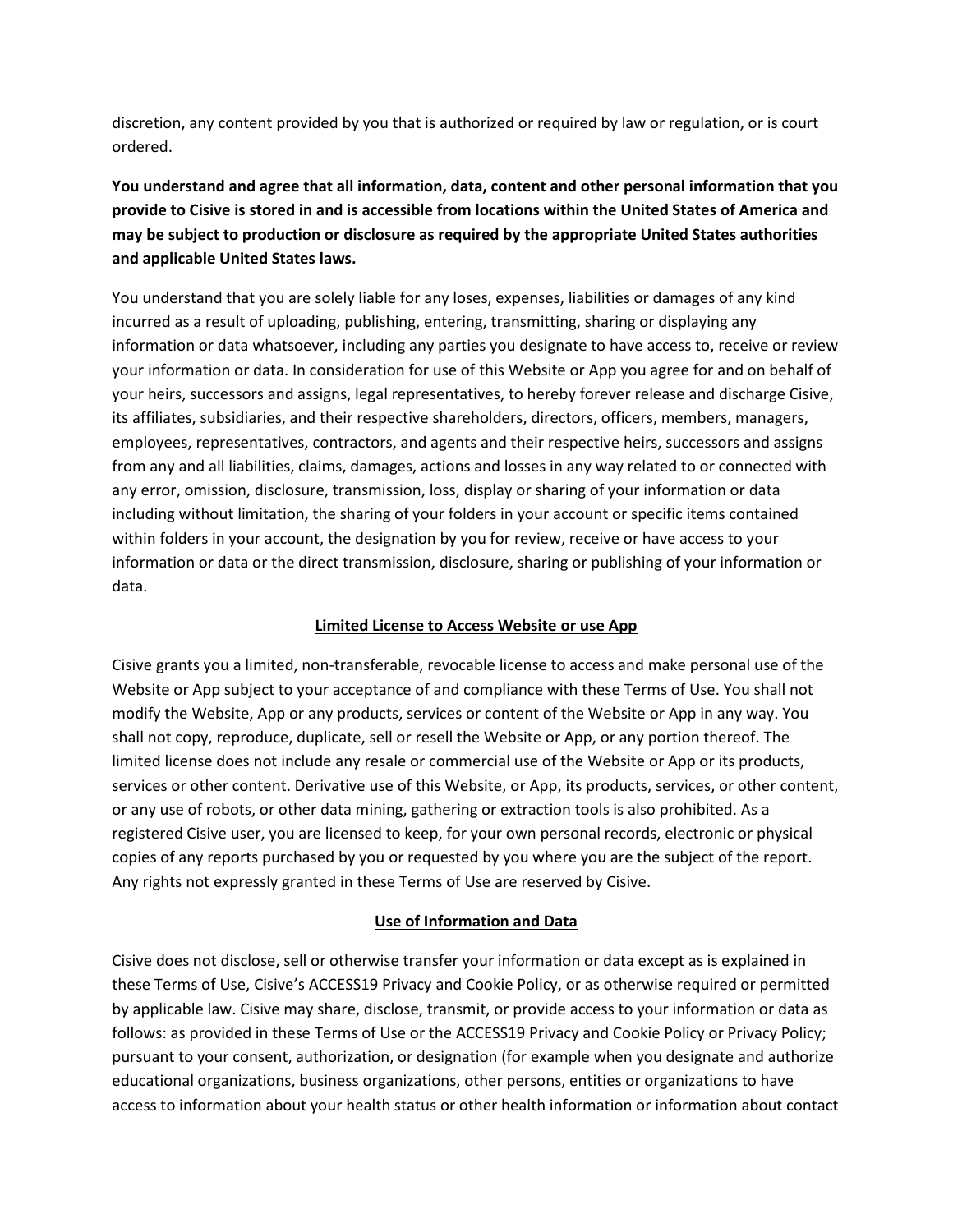with others and content or verifications contained within your account; to various types of businesses at which you are asking for physical access, or are enrolled, employed, receiving training or attending, serving as an intern, volunteering or in a similar position, or asking to be considered for the same; when a service provided on this Website or App requires interaction with a third party or is provided by a third party such as an application service provider; Cisive's agents, employees, contractors or vendors as necessary to perform or provide the products and services requested such as contact tracing or lab or medical testing; as required by law, subpoena or court order of any court or government agency having jurisdiction over the company; or in the instance that the company is purchased, in which case the purchaser would have access to and use of your information and data in accordance with these Terms of Use.

## **Business Organization Release**

You understand and agree that any business organization or person designated by you shall automatically have access to your information, data and content including without limitation, information regarding your current health condition, contact with others and other information contained within your account and designated by you. You hereby agree, approve, authorize and consent to the disclosure, transmission, review and sharing by Cisive of your information including information regarding your current health condition, contact with others, and other information that may be required as designated by you to or by (1) any business organization, person or entity designated or authorized by you or (2) Cisive including without limitation employees, representatives, contractors, vendors or agents for purposes of performing or providing the products or services requested, purchased or ordered by you or your potential or current employer, volunteer facility or other facility at which you require or desire physical access.

You, on behalf of yourself, your heirs, successors, assigns, and legal representatives hereby release and forever discharge Cisive from any and all claims, liabilities, damages, actions or losses in any way connected with the compiling, disclosure, transmission, making available or use of the information such as information regarding your current health condition, and other data or content contained within your account including any errors or omissions contained or omitted from such tests or information.

# **Record Keeping Release**

You acknowledge and agree that Cisive shall not be responsible for and shall have no liability for the recording keeping practices of third parties such as, but not limited to testing facilities or labs including any Medical Review Officers or medical referral companies, other professional organizations, or other local state or federal organizations. You, on behalf of yourself, your heirs, successors, assigns, and legal representatives hereby release and forever discharge Cisive from any and all claims, liabilities, damages, actions or losses in any way connected with the compiling, disclosure, transmission, making available or use of the information, test results, lab test results, immunization records, including COVID-19 immunization and lab test results, information regarding your current health condition, contact with others , data or content contained within your account including any errors or omissions contained or omitted from any information obtained from third parties.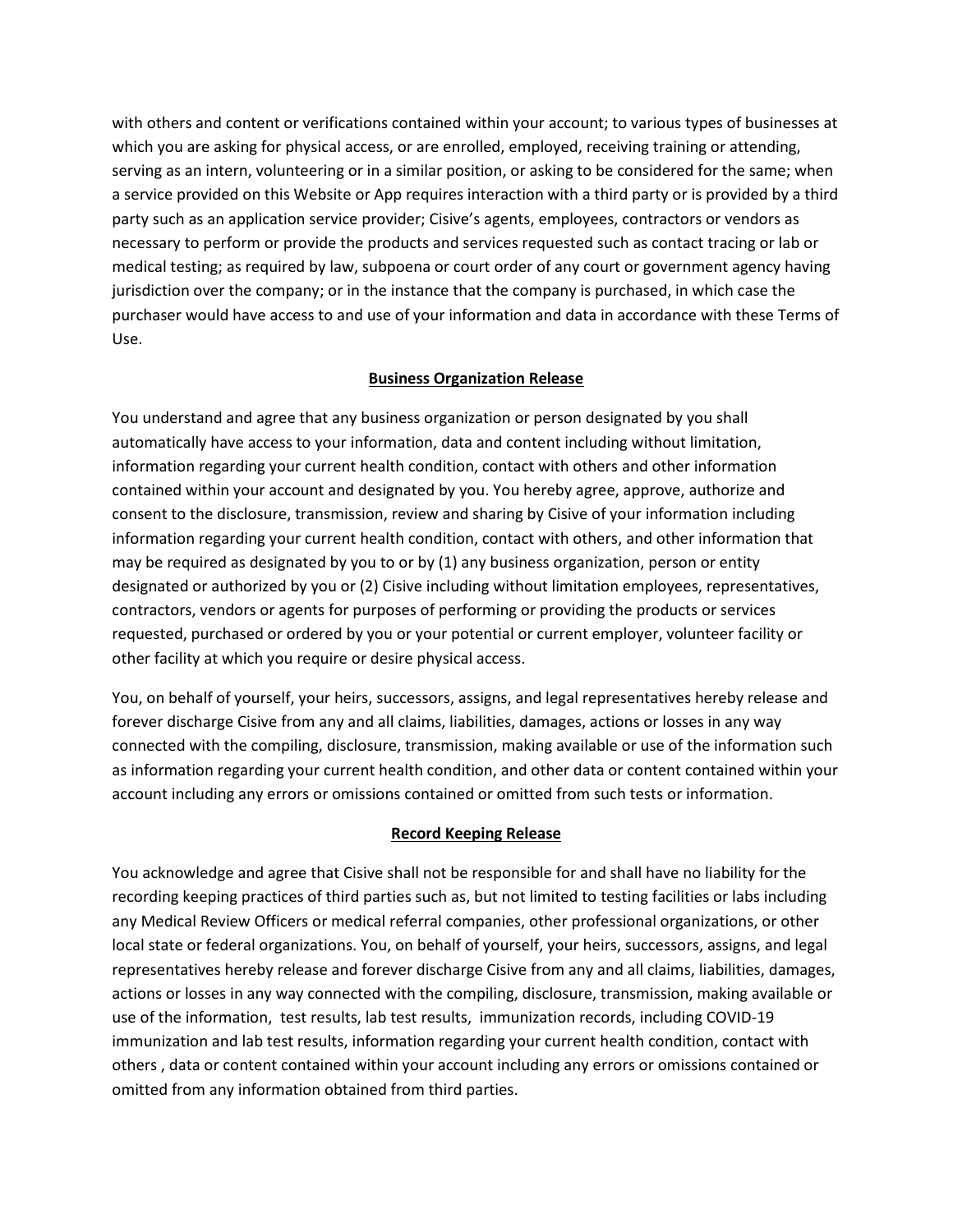#### **Passwords**

All accounts are password protected. When you create your account, you shall choose a unique username and password. You shall not disclose your username or password to any third party or permit any third party the use your username or password. You are solely responsible for maintaining the confidentiality of your username and password and for any and all activities associated with that username and password. You shall notify Cisive immediately if you have any suspicion that an unauthorized party is accessing your account. Cisive will never ask you for your password in an unsolicited e-mail, phone call or text. You can change your password at any time. You are solely liable for all activity, authorized or not, that occurs on your account.

### **Ownership of Intellectual Property**

Cisive owns and retains all proprietary and any other intellectual property rights in, to, or associated with the Cisive Website or App. The Website or App contains certain protected materials such as trademarks, copyrights, and other propriety information of Cisive and its licensors. You shall not copy, modify, publish, transmit, distribute, perform, display or sell any materials or information contained on or within the Website without the express written consent of Cisive. All trademarks, service marks, and logos used on the Website are the sole property of Cisive and/or its licensors. All Website or App content created by Cisive, its affiliates, licensors, contractors, vendors, or suppliers such as text, logos, graphics, images, java script code, HTML code, and other software is the property of Cisive or its affiliates, licensors, contractors, vendors or suppliers. You have no right or license to use any trademarks, service marks, logos, or any other proprietary information contained on the Website or App.

#### **Fees**

You acknowledge that Cisive has the right to charge for access to the Website or App and for the various products and services offered or provided through the Website or App. Cisive may change such fees from time to time in its discretion. The fees charged to user for products and services offered through the Website or App may be established through a contractual relationship either between you and Cisive directly and through this Terms of Use, or may be established through a contractual relationship between Cisive and its clients.

If Cisive terminates your account because of any breach of these Terms of Use, you shall not be entitled to a refund of any kind. You are responsible for the information, content and data uploaded, published, shared, disclosed, entered or displayed on the Website and compliance with these Terms of Use. All fees paid are non-refundable even in the event that your information or data is removed from the Website.

### **Right to Delete/ Terminate Account**

Cisive, in its sole discretion, may delete your account, data, or content with or without notice or liability to you. Cisive reserves the right to permanently block any user who violates these Terms of Use. Even after an account is deleted, Cisive may retain your information for archival purposes so long as there is a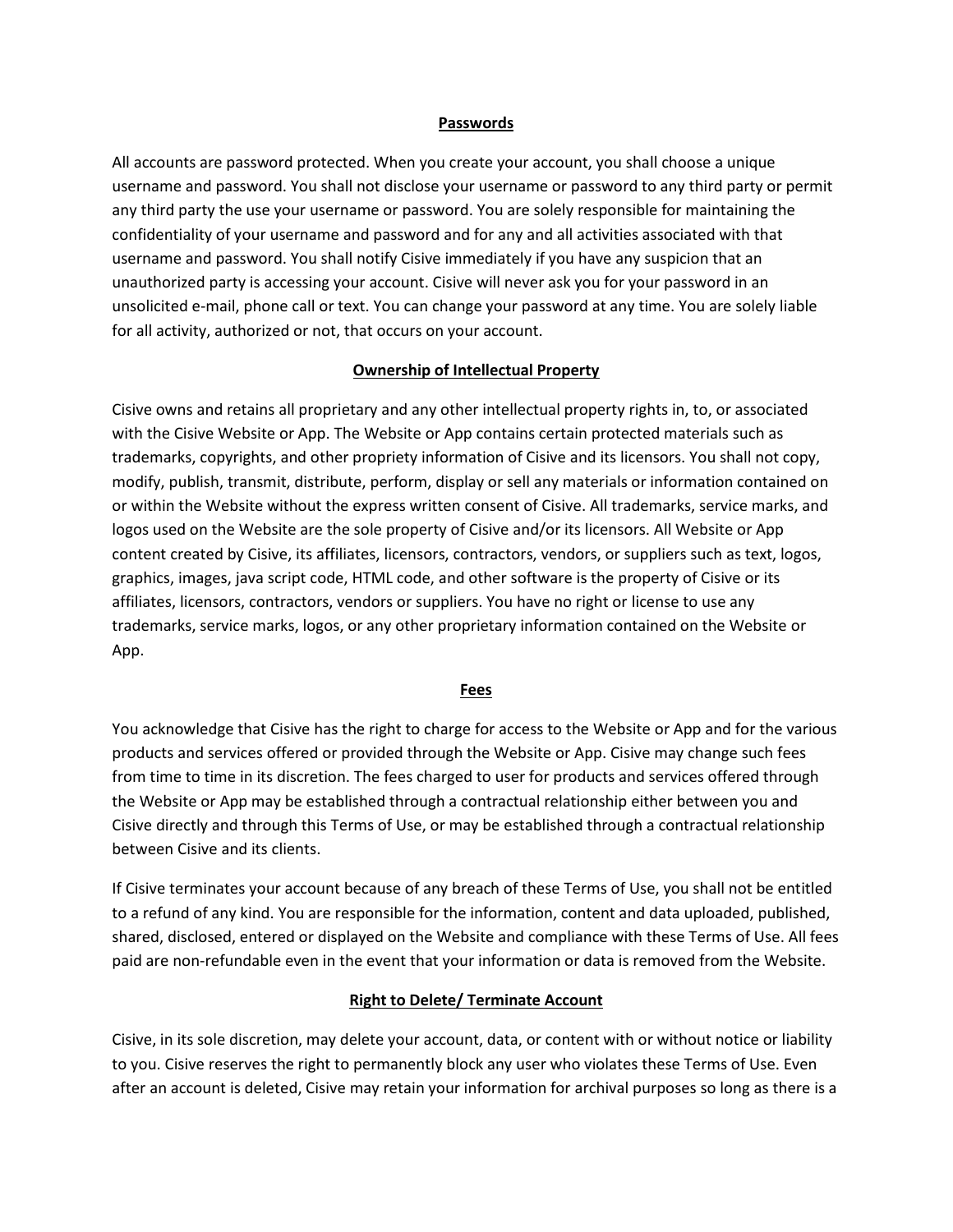reasonable business or legal purpose. Retained information allows Cisive to restore or recover your account in the event of equipment or system failure or to comply with legal requirements.

#### **User Conduct**

Users of the Website or App shall not:

- 1. Upload, publish, display or otherwise disseminate information that a) infringes on any patent, trademark, copyright, trade secret, copyright, rights of privacy or publicity or other propriety right of any party or that infringes on any intellectual property right or applicable law; b) is unsolicited or unauthorized and contains advertising or promotional materials, would be classified as junk mail, spam, chain letters, or a pyramid scheme or any other form of such solicitations; c) is unlawful, deceptive, abusive, threatening, obscene, vulgar, violent, harmful, hateful, harassing, libelous, defamatory, bigoted, prejudicial, racially or ethnically discriminatory, hate speech, inciting unlawful action or otherwise objectionable; d) contains objects or symbols of hate or invades the privacy of a third party; e) contains nudity or pornography, including without any limitation, child pornography; f) contains software viruses or any other computer code, files or programs designed to interrupt, destroy or limit the functionality of any computer software, or interfere with the access of any other Website user, host or network including, without limitation, sending a virus, overloading, flooding, spamming or mail-bombing the Website or App; or g) includes code that is hidden or otherwise surreptitiously contained within the images, audio or video of any information or content that is unrelated to necessary content.
- 2. Interfere with other users of the Website or App.
- 3. Solicit or disseminate personal information about other Website or App users without their express written consent.
- 4. Impersonate or misrepresent your affiliation with any person or entity, create a false identity for use of the Website or App, or otherwise commit fraud.
- 5. Collect information from or about other Website or App users, by any means for any purpose including but not limited to sending unsolicited email or unauthorized framing or linking to the website or App.
- 6. Link to the Website or App on any other website or App without the prior written consent of the company.
- 7. Send unsolicited email or advertisements to Cisive's email addresses or the email address of its officers, directors, shareholders, employees or contractors, or to other Website or App user's email addresses.
- 8. Re-sell the Website or App or any of the products or services offered, advertised or sold through the Website or App in whole or in part.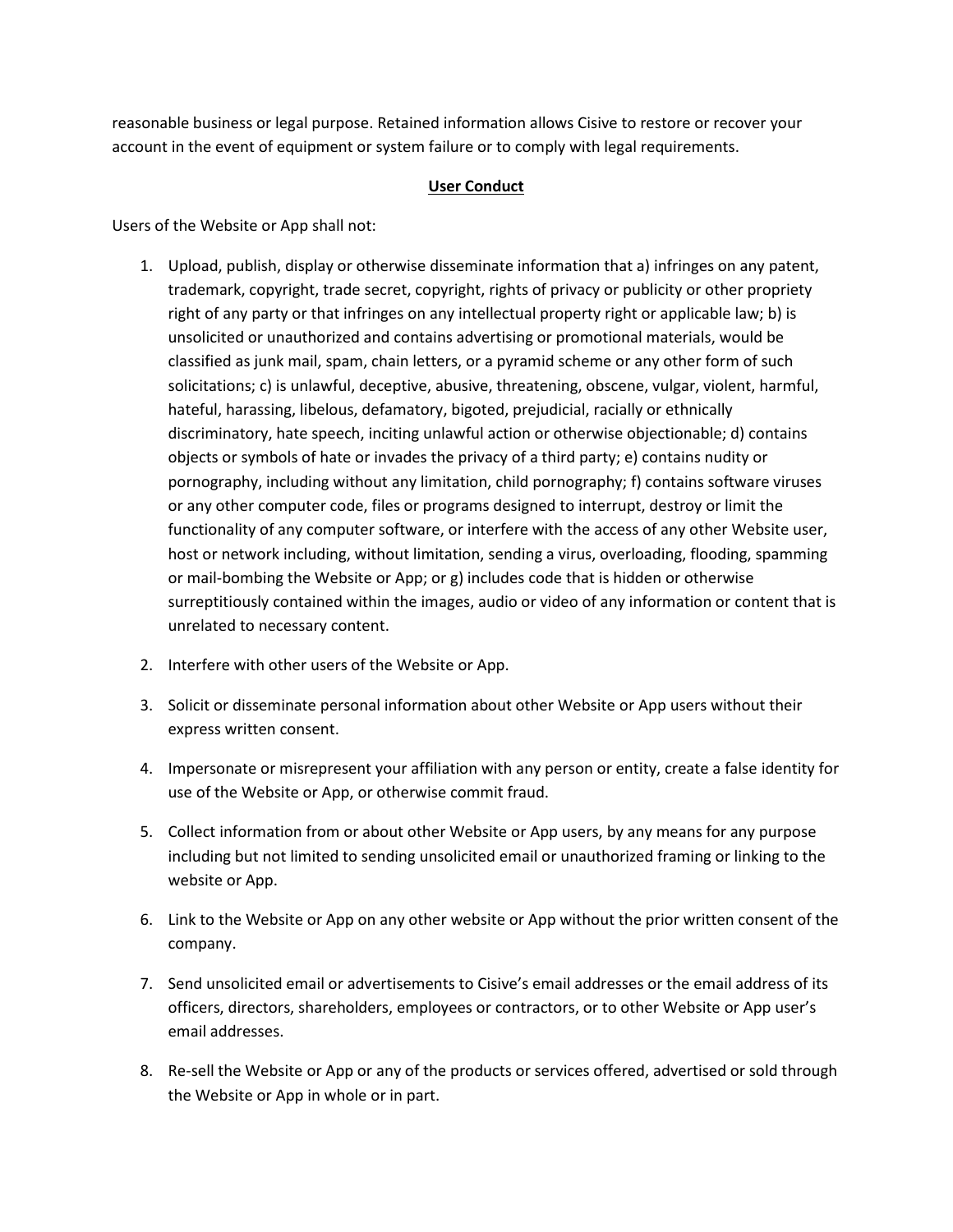- 9. Modify, adapt, translate, or reverse engineer any portion of the Website, or App or use any robot, spider, site search/ retrieval application or any other devise to retrieve or index any portion of the Website.
- 10. Avoid, bypass, remove, deactivate, impair, descramble, or otherwise circumvent any technological measure protecting the Website or App.
- 11. Attempt to scan, probe or test the vulnerability of Cisive's system or network or breach any security or authentication measures.
- 12. Falsify any TCP/IP packet header or any part of any header information in any content or in any way use the Website or App to send altered, deceptive, or false source-identifying information.
- 13. Use any meta tags or other hidden text or metadata utilizing Cisive's name, trademarks, URL or product names without Cisive's express written consent.
- 14. Remove or alter in any manner any copyright, trademark, or other proprietary use notices contained in or on the Website or App.
- 15. Violate any applicable law, regulation or ordinance.
- 16. Use the Website or App in any manner not allowed under these Terms of Use.

### **Indemnity**

You agree to defend, indemnify, and hold Cisive harmless from and against any and all loss, damage, claim, judgment, demand liability or expense (including attorney fees and expenses or costs), in any way related to, arising out of, or connected with:

- 1. Your use of the Website or App;
- 2. Information provided by you to the Website or App;
- 3. Providing false, inaccurate, misleading or fraudulent information or data to Cisive;
- 4. Your connection to the Website or App;
- 5. Your violation or breach of any third party right, including without limitation, any intellectual property right, defamation, breach of confidence or privacy right;
- 6. Any claim that your information or content caused damage to a third party;
- 7. Violation or breach of these Terms of Use and;
- 8. Any claim of a violation of the FCRA including, but not limited to, any duties to obtain certification or duty of an employer to provide a proper disclosure and authorization or follow proper adverse action procedures.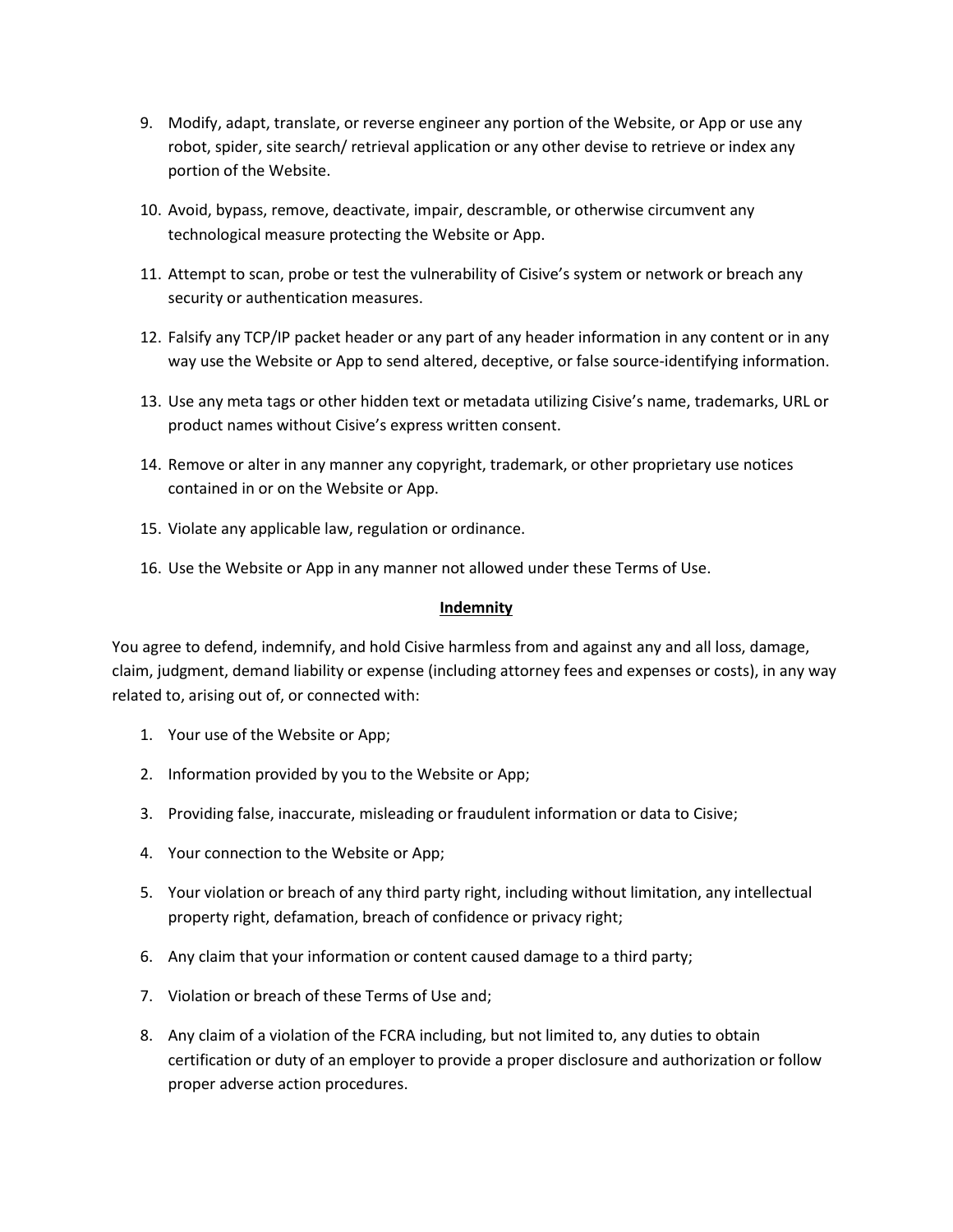Your indemnification and defense obligations shall survive the termination of your account and the termination of your use of the Website or App. You are solely responsible for your actions when using or accessing the Website or App including but, not limited to costs incurred for internet access.

## **Disclaimer of Representations and Liability**

**Use of the Website or App is at your sole risk. The information, software, products and services made available through Website may include inaccuracies or typographical errors. The Website and App are provided on an "As Is" and "As Available" basis, except as otherwise prohibited by applicable law. Cisive expressly disclaims any representation or warranty of any kind including, but not limited to, warranties of merchantability, fitness for a particular purpose, and non-infringement of intellectual property. Cisive does not guarantee any specific results from use of the Website or App. No advice or information, written or oral, obtained from Cisive, or from or through the use of the Website or App shall create any representation or warranty. Cisive does not assume or have any liability for any error, omission, interruption, deletion, defect, delay in operation or transmission, communication line failure, theft or destruction or unauthorized access to or alteration of your communications, any other information, data or content. Cisive is not liable for any problems or technical malfunction caused by any of the equipment or programming associated with or utilized by the Website.** 

**To the fullest extent permitted by law, in no event will Cisive, its employees, affiliates, contractors, vendors or suppliers be liable for any indirect, special, incidental, punitive, exemplary or consequential damages or any loss of use or misuse of information, data, business or profits regardless of legal theory, whether or not Cisive has been warned of the potential of such damages and even if a remedy fails of its essential purpose.** 

**Cisive's aggregate liability for all claims relating to its services or Website or App shall in no event exceed the greater of \$1,000.00 or the amount paid by you to Cisive for the 12 months preceding the services in question. If no fees are paid to Cisive for any product or services injunctive relief shall be the sole remedy, unless prohibited by law, and there shall be no damages of any kind regardless of the cause of the action.** 

# **Links**

The Website or App may contain links to other websites. Access to other websites is at your own risk. Cisive is not responsible or liable for any other website's or mobile application's privacy policy, terms of use, content, products, services and or operations.

# **Advertiser Relationships**

You are free to participate in the promotions of and purchase the products and services of advertisers on the Website, if any. Any such participation, including the delivery of and the payment for products and services, and any other terms, conditions, warranties or representations associated with such participation are solely between you and the advertiser. Cisive shall have no liability or responsibility for any such participation or transaction.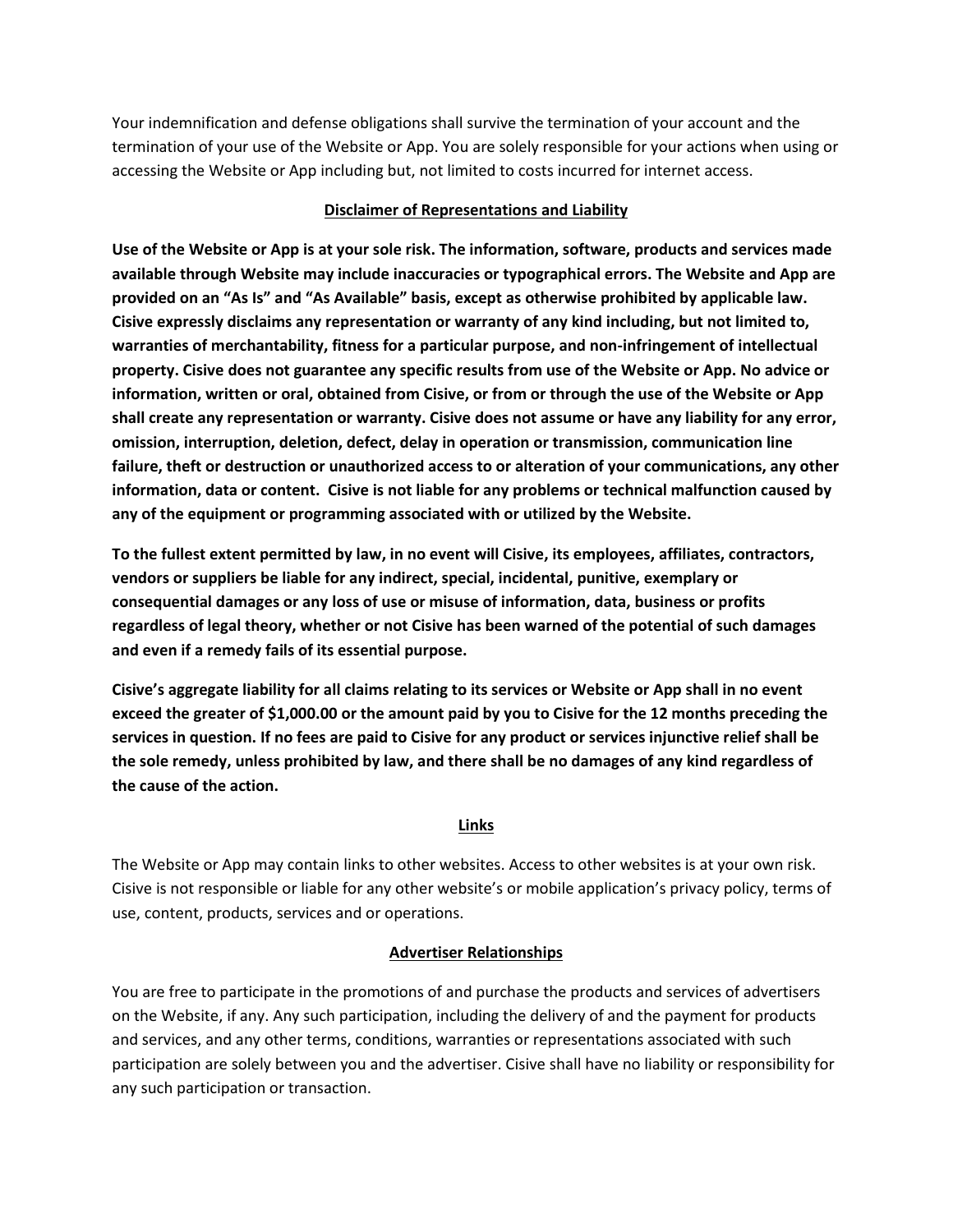## **Non-Commercial Use**

The Website or App is for personal use only and may not be used in connection with any commercial endeavors except for those specifically endorsed by Cisive.

## **Use of Cookies**

Cookies are files with a small amount of data that may include an anonymous unique identifier. Cookies are sent to your browser from our website and stored on your computer's hard drive. Like many websites, we use "cookies" to collect information.

When you visit our Website, a "cookie" set on your computer allows our web servers to recognize you whenever you visit. Cisive may use "cookies" for authenticating, tracking, and maintaining specific information about users, such as preferences within the website, identifying the web page from which you entered our site, determining which web pages within the site were visited, and the length of time spent on each page.

The session information collected from "cookies" is used to analyze user activity on our site. Ultimately, we study the information that we obtain in order to enhance the website and provide better service when visitors return to our site. Cisive does not provide the information obtained from "cookies" to outside parties. No personal information is stored in "cookies." You can instruct your browser to refuse all "cookies" or to indicate when a "cookie" is being sent. However, if you do not accept "cookies," you may not be able to use some portions of our Site. More information about cookies can be found [here.](https://www.cisive.com/sites/cisive.com/files/ACCESS19-PRIVACY-NOTICE-061120.pdf)

# **Email Choice/ Opt Out**

You may choose not to receive Cisive newsletters, advertising or marketing e-mails by choosing the appropriate op-out option in the Cisive e-mail or contacting us at [marketing@cisive.com](mailto:marketing@cisive.com).

# **Cell Phone Number Use**

By providing your cell phone number, you give express consent to receive texts, notices and phone calls from Cisive to your cell phone, including SMS texts or contact from an "auto-dialer." These texts will be related to Cisve services or products only and will not be in any way for marketing purposes. You can stop receipt of texts or revoke your consent to be texted, messaged or called on your cell phone by contacting Cisive at [marketing@cisive.com](mailto:marketing@cisive.com). You can stop receipt of texts by responding "Stop" to any text from Cisive. Cisive will not sell any phone information provided to it to any third party.

# **Choice of Laws**

Notwithstanding the principles of conflicts of law, the internal laws of the State of New York shall govern and control the validity, interpretation, performance and enforcement of these Terms of Use.

# **Severability**